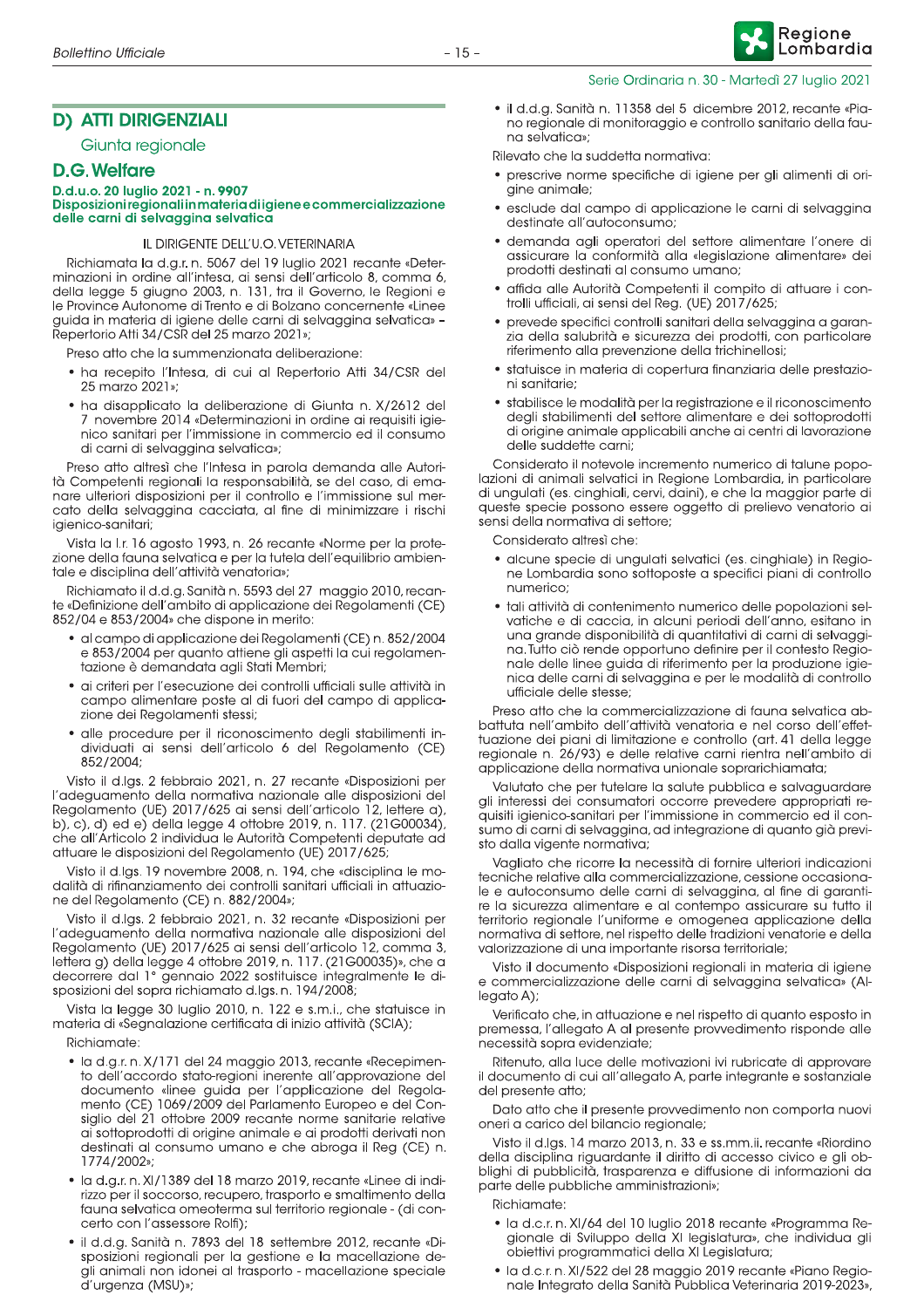che individua tra le priorità della politica regionale in materia di sanità pubblica veterinaria anche la futela della salute animale e quindi della salute pubblica;

· la d.g.r. n. XI/4504 del 30 marzo 2021 recante «Approvaziore del piano friennale per la prevenzione della corruzione<br>e la trasparenza (P.T.P.C.T.) 2021-2023», che definisce la stra-<br>tegia regionale di prevenzione dei fenomeni corruttivi e gli obblighi di pubblicazione previsti dal d.lgs. n. 33/2013;

Viste:

- · la legge regionale 30 dicembre 2009, n. 33 e ss.mm.ii. recante «Testo unico delle leggi regionali in materia di sanità», che disciplina il Servizio Sanitario Regionale;
- · la legge regionale 7 luglio 2008, n. 20 «Testo unico delle leggi regionali in materia di organizzazione e personale», nonché i provvedimenti organizzativi della XI Legislatura;

#### **DECRETA**

1. di approvare il documento «Disposizioni regionali in materia di igiene e commercializzazione delle carni di selvaggina selvatica» di cui all'allegato A, parte integrante e sostanziale del presente atto;

2. di dare atto che il presente provvedimento non comporta nuovi oneri a carico del bilancio regionale;

3. di attestare che il presente atto non è soggetto agli obblighi di pubblicazione di cui agli artt. 26 e 27 del d.lgs. 33/2013.

4. di disporre la pubblicazione del presente provvedimento sul BURL e sul Portale istituzionale della Regione Lombardia, anche al fine di adempiere agli obblighi di pubblicità, trasparenza e comunicazione dell'azione amministrativa.

. . .

Il dirigente Marco Farioli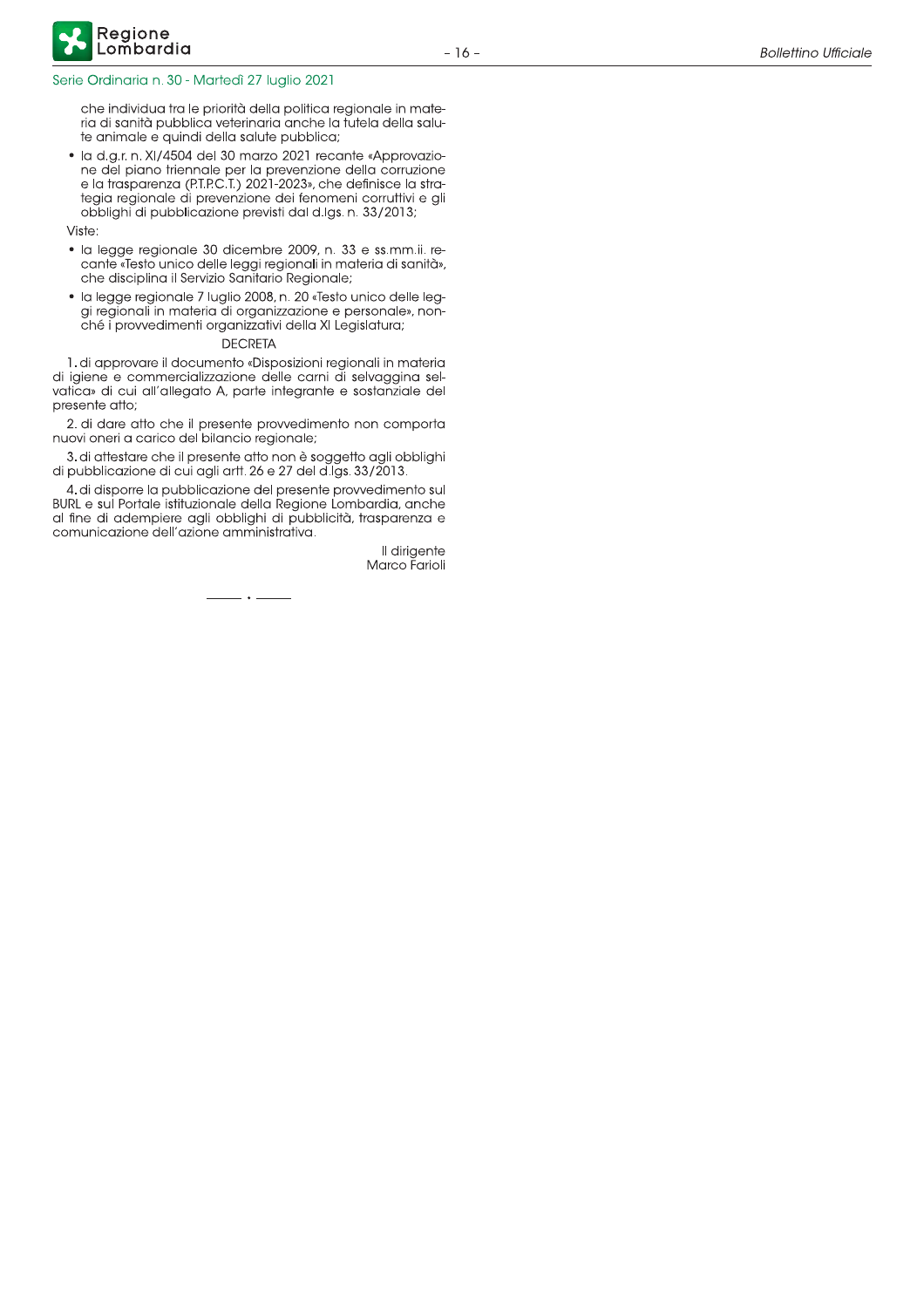Reaione

ombardia

#### ALLEGATO A - DISPOSIZIONI REGIONALI IN MATERIA **IGIENE**  $DI$  $_{\rm E}$ COMMERCIALIZZAZIONE DELLE CARNI DI SELVAGGINA SELVATICA

## 1. INTRODUZIONE, SCOPO DEL DOCUMENTO E CAMPO DI APPLICAZIONE

Fatte salve le norme speciali in materia di protezione della fauna omeoterma e di sanità animale, le presenti linee guida hanno la finalità di armonizzare le indicazioni relative all'igiene della produzione di carni di selvaggina selvatica, così come definita ai punti 1.1 e 1.5 dell'allegato I del regolamento (CE) n. 853/2004 nonché le relative attività di controllo ufficiale sul territorio regionale.

Le presenti linee guida non si applicano alla selvaggina di allevamento così come definita dall'allegato I, punto 1.6 del regolamento (CE) n. 853/2004.

#### Origine delle carcasse e/o carni di selvaggina selvatica

Le carcasse degli animali selvatici da destinare alla produzione di carni di selvaggina selvatica possono essere di:

- 1. animali abbattuti dal cacciatore nell'esercizio dell'attività venatoria;
- 2. animali abbattuti, nel corso di attività di controllo gestite da Enti (Regione, Province, Enti gestori di aree protette etc.);
- 3. animali abbattuti con sistemi anche diversi da quelli previsti per il prelievo venatorio (es. cattura in chiusino e successivo abbattimento ove possibile in loco con metodo idoneo), ma assimilabili ad animali abbattuti nell'ambito dell'attività di controllo.

Le carcasse di animali abbattuti a seguito di incidenti non possono essere immesse sul mercato, salvo quanto disposto al successivo capitolo 8.

#### Destinazione delle carcasse e/o carni di selvaggina selvatica

La selvaggina selvatica abbattuta e/o le carni possono essere destinate a:

- autoconsumo da parte del cacciatore o dell'assegnatario del capo abbattuto in un Piano di  $\bullet$ controllo (capitolo 3);
- fornitura diretta di piccoli quantitativi da parte del cacciatore di selvaggina selvatica al consumatore finale o a un dettagliante in ambito locale previo transito presso un Centro di Lavorazione della Selvaggina (CLS) per le opportune verifiche sanitarie (capitolo 4);
- immissione sul mercato ai fini della commercializzazione attraverso uno stabilimento riconosciuto (CLS) ai sensi del regolamento (CE) n. 853/2004 (capitolo 5).

#### 2. DEFINIZIONI E GLOSSARIO

Ai fini delle presenti LLGG si applicano le pertinenti definizioni:

- a) le definizioni di cui ai regolamenti (CE) n. 178/02, 852/04 e 853/04,
- b) Cacciatore: persona física titolare di porto di fucile a uso caccia e/o autorizzata a svolgere l'attività di controllo delle popolazioni selvatiche, a titolo volontario o come mansione di servizio, ivi compreso il personale dipendente di pubblica amministrazione (es. agenti dei corpi delle Polizie provinciali).
- c) Persona formata: persona física che dispone di sufficienti nozioni in materia di etologia, patologie della selvaggina e di produzione e trattamento della selvaggina e delle carni di selvaggina dopo la caccia (reg. (CE) 853/2004 allegato III, Sez. IV, capitolo I).
- d) Centro di raccolta selvaggina cacciata: stabilimento registrato ai sensi dell'art. 6 del regolamento (CE) 852/2004 destinato al deposito temporaneo, refrigerato o non refrigerato, della selvaggina abbattuta anche destinata alla successiva immissione sul mercato.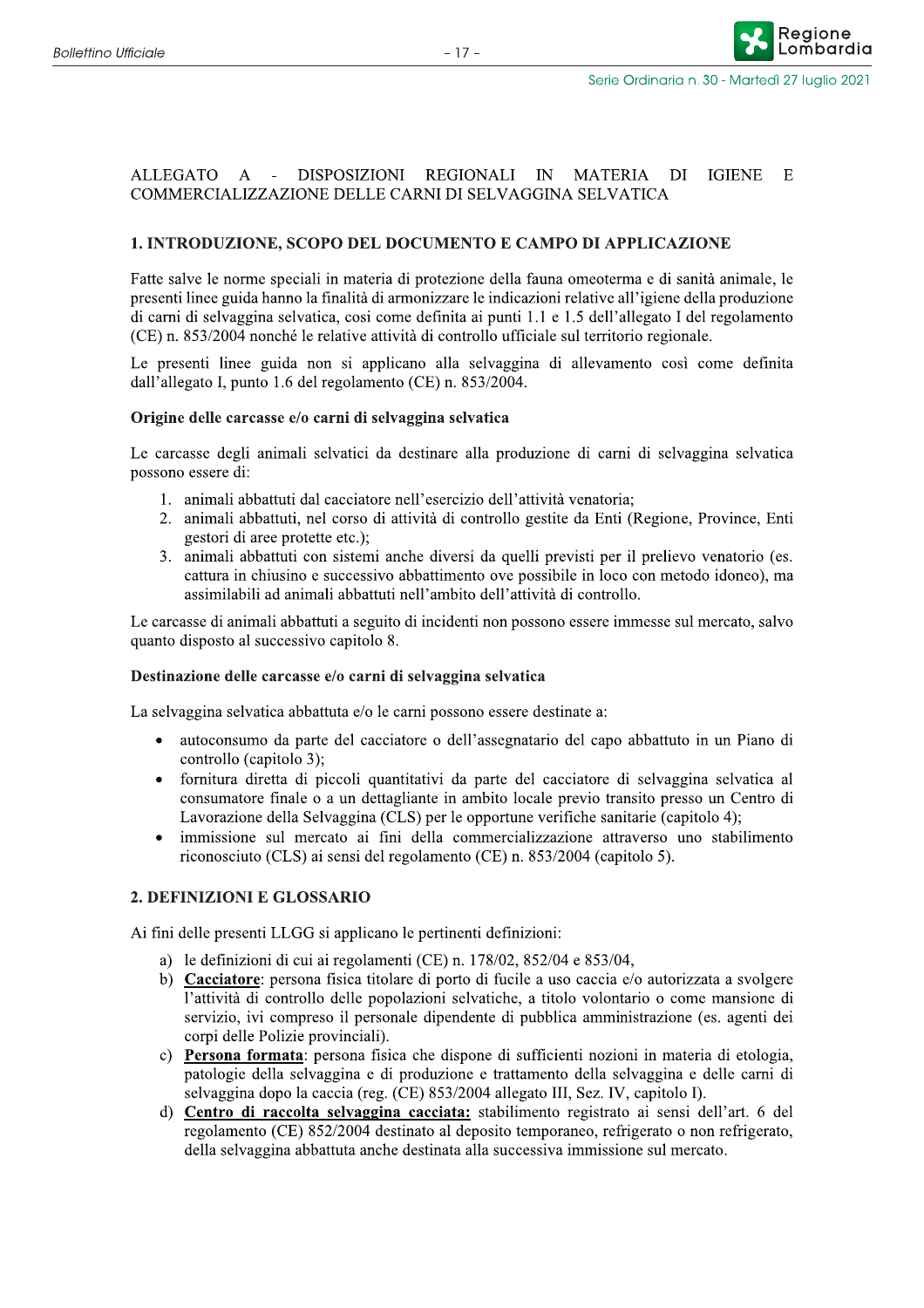serie Ordinaria n. 30 - Marte

e) Livello locale: è definito, in coerenza con il DDG 5593/2010 recante "Definizione dell'ambito di applicazione dei Regolamenti (CE) n.  $852/2004$  e  $853/2004$ ", come il "territorio della provincia in cui l'animale selvatico è stato abbattuto e quello delle provincie contermini".

### 3. AUTOCONSUMO

Per autoconsumo, ai fini del presente documento, si intende il consumo domestico privato, che è escluso dal campo di applicazione dei regolamenti del pacchetto igiene.

Tenuto conto della presenza accertata dei parassiti del genere Trichinella nella selvaggina selvatica abbattuta o rinvenuta nel territorio regionale, al fine di tutelare la salute dei consumatori e nel rispetto dei principi della Direttiva 2003/99/CE e di quanto stabilito nella D.D.G. del 5 Dicembre 2012 - n. 11358, i capi delle specie sensibili all'infestazione da suddetti parassiti, anche abbattuti a fine di autoconsumo dovranno essere sottoposti al prelievo di campioni di muscolo, al fine della ricerca delle larve di Trichinella. Le modalità di prelievo del campione sono riportate nel capitolo 9. I costi di analisi sono specificati nel capitolo 13.

### 4. FORNITURA DIRETTA DI PICCOLI QUANTITATIVI

Alla fornitura di "piccoli quantitativi" di selvaggina selvatica o di carne di selvaggina selvatica dal cacciatore direttamente al consumatore finale o agli esercizi di commercio al dettaglio o di somministrazione "a livello locale" che riforniscono il consumatore finale, si applicano comunque le disposizioni di cui al regolamento (CE) n. 178/2002, in particolare gli articoli 14, 18 e 19.

La fornitura "piccoli quantitativi" di selvaggina selvatica grossa o di carne di selvaggina selvatica grossa, ovvero di specie appartenente agli ungulati, agli esercizi di commercio al dettaglio, incluse le attività di ristorazione, situati nel territorio di Regione Lombardia deve avvenire attraverso un Centro di Lavorazione Selvaggina. La cessione della carne di selvaggina selvatica grossa agli esercizi di commercio al dettaglio è possibile solo quando le operazioni di caccia siano state condotte da o con l'assistenza di una "persona formata" che sottoscriva l'allegato 2 di accompagnamento del capo al **CLS** 

Il "piccolo quantitativo" è stabilito dall'accordo tra il Governo e le Regioni e le Provincie autonome di Trento e Bolzano del 25 marzo 2021 ed è definito in un numero di carcasse corrispondenti a 2 unità/anno di "capo grosso equivalente" (CGE) secondo la seguente tabella di conversione.

| Specie e categoria    | Unità di "capo grosso equivalente"             |
|-----------------------|------------------------------------------------|
| Cervo adulto          | 1                                              |
| Daino adulto          | 0,5                                            |
| Cinghiale adulto      | 0,5                                            |
| Muflone, camoscio     | 0,33                                           |
| Capriolo adulto       | 0,25                                           |
| Capi ungulati giovani | Metà del valore del corrispondente capo adulto |
| Selvaggina da piuma   | 0,01                                           |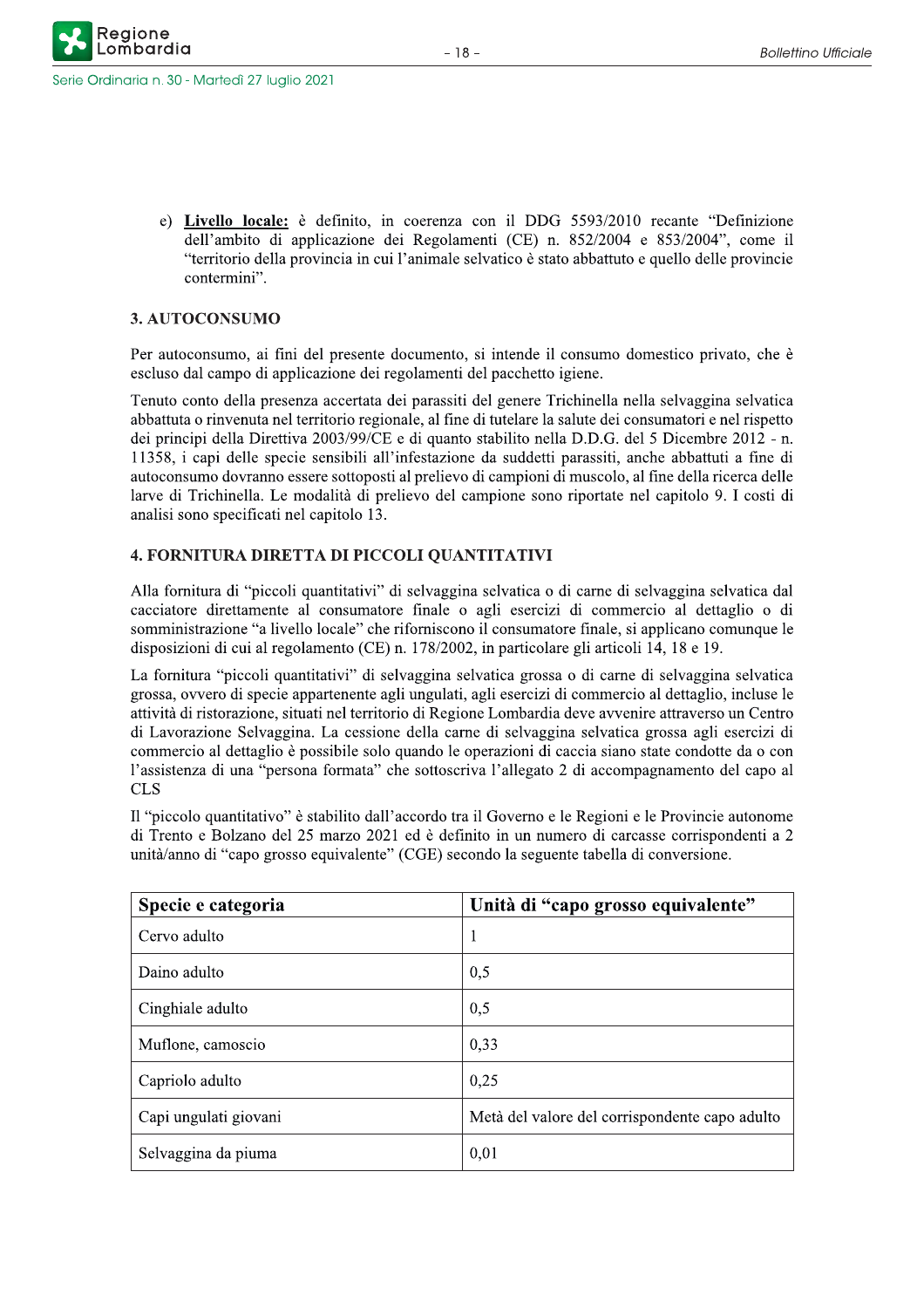Reaione

| Selvaggina piccola da pelo | $\sqrt{0.08}$ |
|----------------------------|---------------|
|----------------------------|---------------|

Il cacciatore è tenuto a conferire presso un CLS la carcassa del capo di selvaggina selvatica grossa, ovvero di specie appartenente agli ungulati, da cedere accompagnata dai visceri toraco-addominali e la testa, a meno che il cacciatore, "Persona Formata", come definita al successivo capitolo 11, o altra persona formata abbia proceduto all'esame di tali parte senza riscontrare alcuna caratteristica anomala né comportamenti anomali prima dell'abbattimento dell'animale. In questo caso i visceri toracoaddominali e la testa potranno non accompagnare la carcassa

#### 5. IMMISSIONE SUL MERCATO AI FINI DELLA COMMERCIALIZZAZIONE

La selvaggina, le cui carni sono destinate alla commercializzazione, deve essere lavorata e sottoposta a ispezione veterinaria presso un centro di lavorazione della selvaggina riconosciuto ai sensi del regolamento (CE) n. 853/2004.

Nel luogo di abbattimento o nelle vicinanze deve essere presente una persona formata che esamina il capo. In quest'ultimo caso il cacciatore deve presentare la selvaggina alla persona formata per informarla di qualsiasi comportamento anomalo osservato prima dell'abbattimento e per la compilazione della parte di competenza della persona formata del documento di cui all'allegato 2 (cfr. capitolo 10).

In ogni caso il cacciatore è tenuto a compilare l'allegato 2 in duplice copia: una per sé e l'altra deve accompagnare la carcassa al CLS.

### 6. REQUISITI IGIENICO STRUTTURALI DEI LOCALI PER LA GESTIONE E LA **LAVORAZIONE DELLE CARNI DI SELVAGGINA-**

#### 6.1 Centro di raccolta (sosta) della selvaggina

Il centro di raccolta è costituito da uno o più locali in cui possono essere effettuate le seguenti attività:

- eventuale rilievo dei parametri biometrici;  $\bullet$
- eviscerazione, se non già eseguita sul posto di abbattimento, e raccolta dei visceri;  $\bullet$
- prelievo di campioni per esami di laboratorio;
- stoccaggio temporaneo delle carcasse appese evitando l'accatastamento.

Le carcasse degli animali abbattuti devono essere trasferite a un CLS non oltre la giornata nella quale è avvenuto l'abbattimento. Qualora le condizioni climatiche lo consentano e nel caso in cui la struttura sia dotata di un sistema di refrigerazione che permetta il raggiungimento di una temperatura a cuore delle carni non superiore a +7 $^{\circ}$ C o a +4 $^{\circ}$ C nel caso, rispettivamente delle carni di grossa e/o piccola selvaggina (punto 5, capitolo 2, sezione IV o di cui al punto 4, capitolo 3, sezione IV, dell'allegato III del regolamento (CE) n. 853/2004), le carcasse possono sostare presso il centro fino a 5 giorni.

I centri di raccolta devono:

- essere in condizioni di manutenzione e di igiene adeguate al fine di prevenire la possibile contaminazione delle carni, questo vale anche per le aree immediatamente circostanti;
- essere facilmente pulibili e, se del caso, lavabili e disinfettabili. Tali operazioni possono avvenire impiegando acqua potabile o acqua pulita;
- essere forniti di appositi contenitori per i visceri degli animali e degli altri sottoprodotti non destinati al consumo umano; ove pertinente devono essere adottate misure atte a garantire la corrispondenza delle carcasse con i visceri relativi;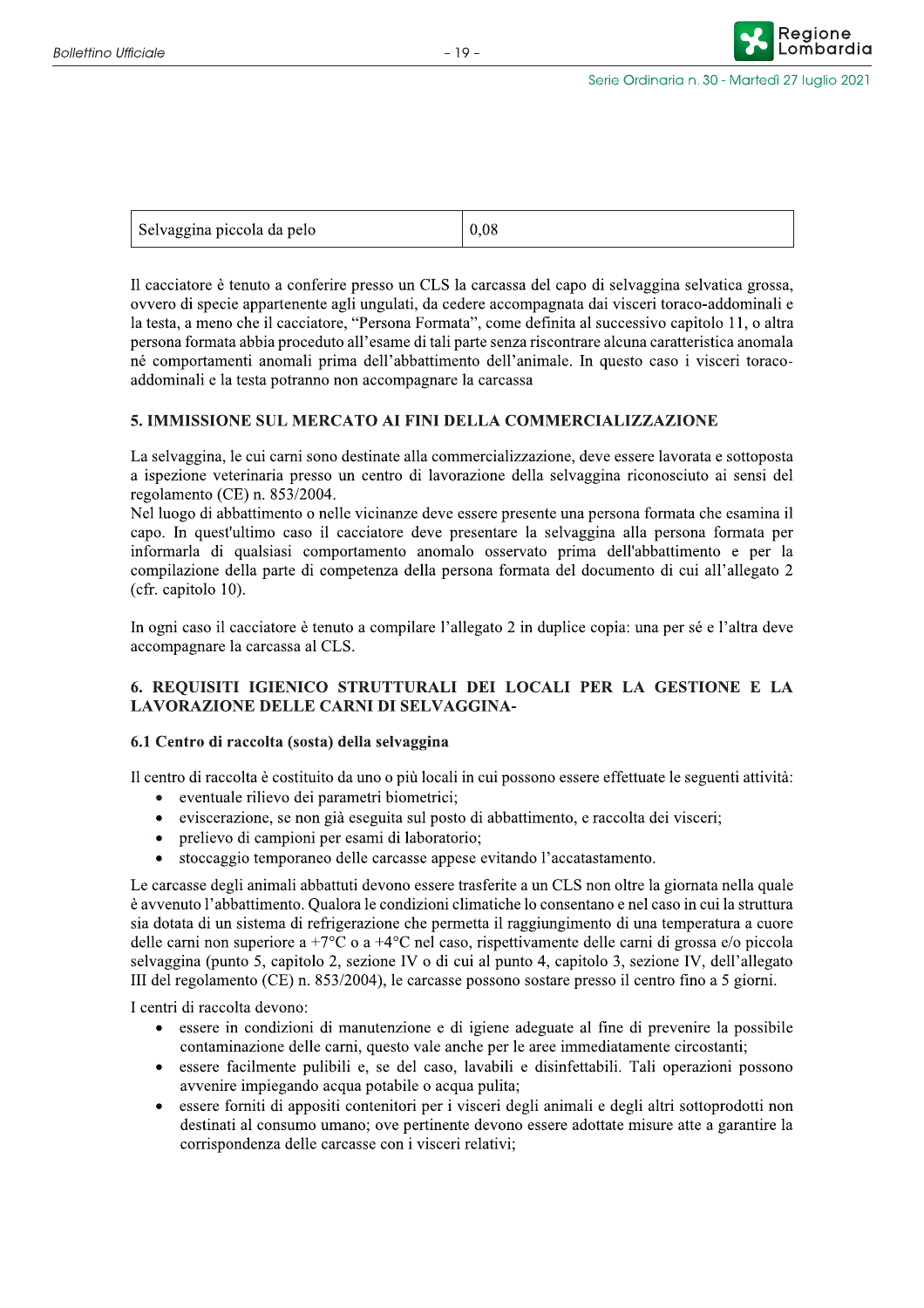Regione

essere registrati ai sensi dell'articolo 6 del regolamento (CE) n. 852/2004 e mantenere un registro di carico e scarico dei capi conferiti ai fini della rintracciabilità ai sensi del regolamento (CE) n.  $178/2002$ .

#### 6.2 Centro di Lavorazione riconosciuto della Selvaggina (CLS)

I Centri di lavorazione della selvaggina riconosciuti o Game Handling Establishment - GHE, devono soddisfare i requisiti generali e specifici previsti in materia di igiene dai regolamenti (CE) n. 852/2004 e n. 853/2004.

Presso i CLS le carcasse degli animali abbattuti vengono:

- spellate/scuoiate o spennate;
- private dei visceri, laddove non siano state già eviscerate;
- sottoposte ad ispezione post mortem da parte del veterinario ufficiale;
- ove previsto, bollate;
- divise in mezzene o in tre parti di mezzena.

 $ICLS$  devono:

- a) possedere strutture e/o dispositivi separati per lo stoccaggio refrigerato delle carcasse sottopelo e di quelle scuoiate: tale separazione può essere garantita in locali distinti o anche nel tempo. Tenuto conto che la consegna dei capi abbattuti presso il CLS potrebbe avvenire in orari di chiusura dell'impianto, è possibile che le carcasse sottopelo/in piuma siano depositate presso un locale, o struttura o dispositivo, chiuso ed esterno allo stabilimento e direttamente accessibile da parte di chi consegna le carcasse;
- b) nel caso in cui presso uno stesso stabilimento vengano lavorate sia carcasse di selvaggina "da pelo" sia di selvaggina "da penna", la spennatura deve avvenire in un locale distinto da quello dove vengono condotte le altre operazioni o con modalità tali da prevenire rischi di contaminazione delle carni durante tale operazione;
- c) nel caso in cui presso la stessa struttura vengano lavorate sia carcasse di selvaggina  $s$ elvatica, sia macellati animali delle specie domestiche o selvatiche, differire nel tempo o nello spazio le lavorazioni degli animali delle diverse specie domestiche e selvatiche.
- d) Fatto salvo quanto previsto al precedente punto a), le carcasse scuoiate di ungulati domestici e della grossa selvaggina selvatica possono esser stoccate nella medesima cella a condizione che ne venga garantita la separazione fisica.

#### 6.3 Laboratorio di sezionamento riconosciuto della selvaggina (CP)

Le strutture che svolgono attività di sezionamento e disosso delle carcasse di selvaggina, devono ottemperare alle disposizioni di cui al Capitolo V, Sezione I, o Capitolo III, Sezione II dell'allegato  ${III}$ del regolamento (CE) 853/2004.

#### 7. INDICAZIONI IGIENICO SANITARIE

#### 7.1 Indicazioni igienico sanitarie per la commercializzazione di carni di selvaggina di grossa taglia

Il capo di selvaggina selvatica grossa, una volta abbattuto, deve essere privato dello stomaco e dell'intestino il più rapidamente possibile e, possibilmente, dissanguato.

Le carcasse destinate ad un CLS possono transitare da un centro di raccolta selvaggina registrato (cfr. capitolo 6.1). Durante il trasporto a un CLS, le carcasse non devono essere ammassate ed i visceri,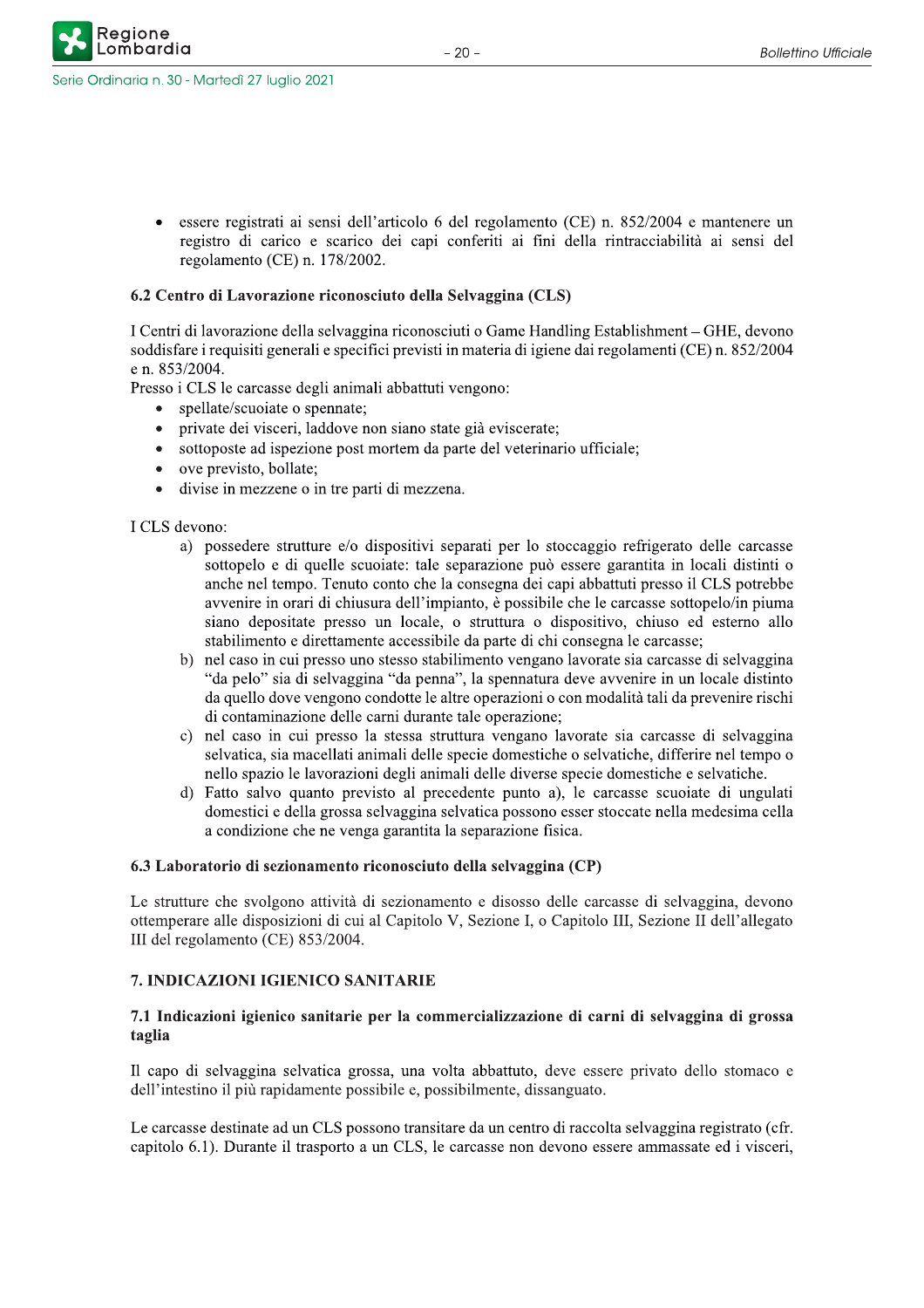qualora presenti, devono essere identificabili come appartenenti ad un determinato animale fino all'ispezione post mortem.

Una volta giunte al centro di lavorazione della selvaggina le carcasse devono essere mantenute ad una temperatura non superiore a +  $7^{\circ}$ C ed essere ispezionate dal veterinario ufficiale.

Nel caso in cui, subito dopo l'abbattimento, il capo abbattuto sia esaminato da una persona formata, come definita ai sensi del capitolo 2 del presente documento, la testa e i visceri toraco-addominali possono non accompagnare la carcassa al CLS.

In questo caso la "persona formata" deve allegare alla carcassa una dichiarazione, appositamente numerata (allegato 2), nella quale oltre ad indicare la data, l'ora e il luogo dell'abbattimento, si attesti che a seguito dell'esame dell'animale, della relativa carcassa e dei visceri non è stata riscontrata alcuna caratteristica anomala né sono stati rilevati comportamenti anomali prima dell'abbattimento e non vi è un sospetto di contaminazione ambientale.

Nel caso dei cinghiali o di altra selvaggina sensibile alla trichinellosi, la testa, con l'eccezione delle zanne, e il diaframma devono sempre accompagnare la carcassa al centro di lavorazione selvaggina.

#### 7.2 Indicazioni igienico sanitarie per la commercializzazione di selvaggina di piccola taglia

Una volta giunte al centro di lavorazione della selvaggina le carcasse devono essere eviscerate e mantenute ad una temperatura non superiore ai 4°C ed ispezionate dal veterinario ufficiale. Nel caso in cui la selvaggina "da penna" sia soggetta a eviscerazione differita, le carcasse devono essere mantenute a una temperatura non superiore a +  $4^{\circ}$ C sino al momento dell'eviscerazione. Alle operazioni di sezionamento e disosso delle carni di selvaggina selvatica di piccola taglia si applicano le disposizioni di igiene di cui all'allegato III, Sez. II, Cap. V del regolamento (CE) n. 853/2004.

#### 8. DESTINAZIONE DELLE CARCASSE DI ANIMALI SELVATICI CHE HANNO SUBITO **UN INCIDENTE**

Le carcasse degli animali selvatici morti non possono essere immesse sul mercato.

Nei confronti degli animali selvatici che hanno subito un incidente, investiti sulle strade, dirupati, o comunque feriti in modo tale da non permetterne il trasporto a un centro per il recupero della selvaggina e che devono di conseguenza essere abbattuti, si adotta quanto disposto dal DDG Sanità n 7893/2012 punto B, laddove applicabile, e secondo le procedure previste dalla DGR 1389/2019 "Linee di indirizzo per il soccorso, recupero, trasporto e smaltimento della fauna selvatica omeoterma sul territorio regionale".

Dopo l'abbattimento la carcassa dell'animale, accompagnata dal documento a firma del veterinario che ha eseguito la visita ante mortem, deve essere trasportata il più celermente possibile presso un CLS.

Il veterinario ufficiale operante presso il CLS procede:

- all'esame post mortem della carcassa e, se del caso, dei relativi visceri
- al prelievo sistematico di un campione di muscolo per l'esecuzione dell'esame batteriologico sulle carni il cui esito verrà valutato secondo quanto disposto dal DDG n. 7983/2012 "Disposizioni regionali per la gestione e la macellazione degli animali non idonei al trasporto":
- nel caso degli animali soggetti a essere parassitati da Trichinella spp., al prelievo di un campione di muscolo, secondo quanto precisato più sopra, per la ricerca delle larve del parassita: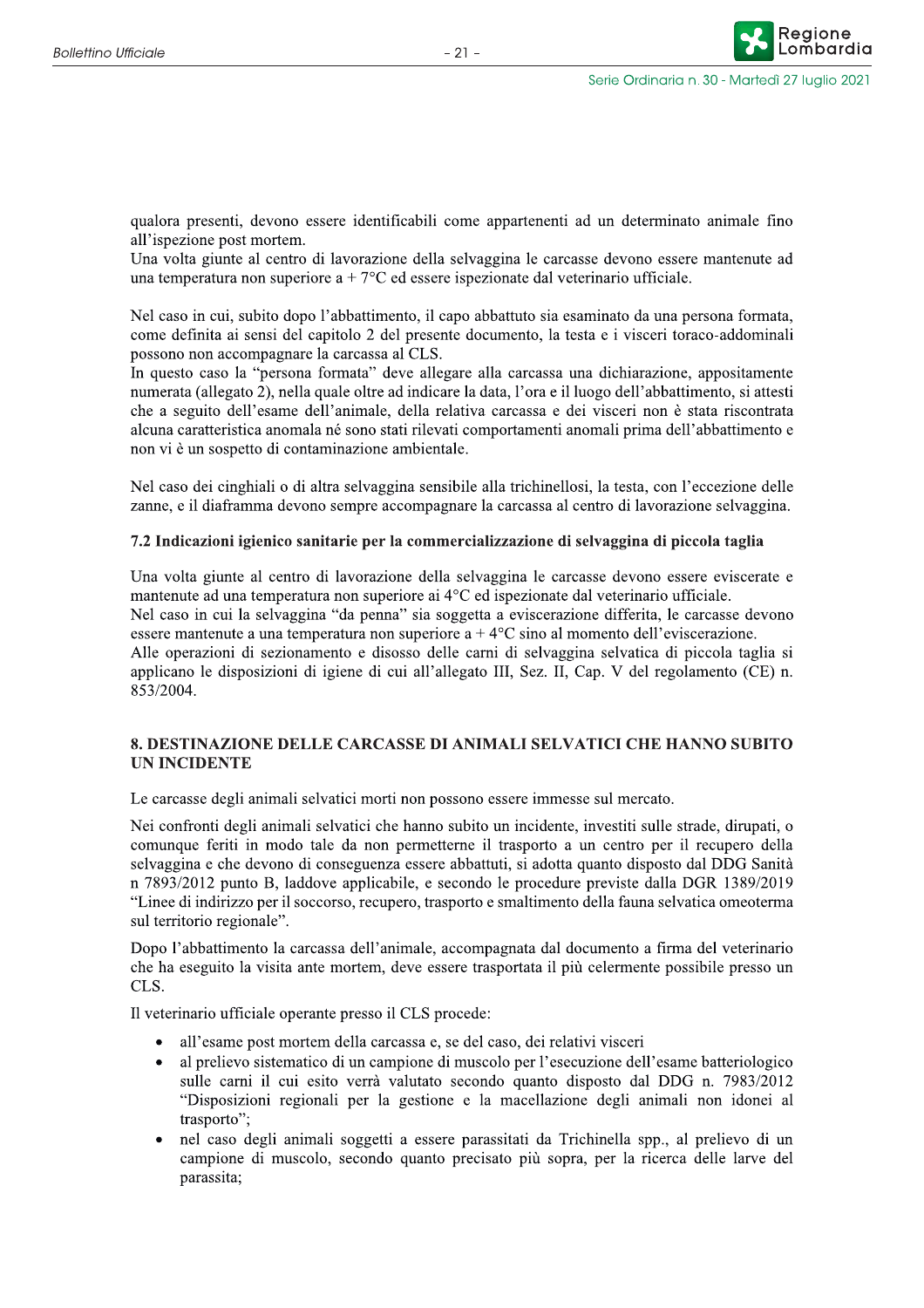alla bollatura sanitaria delle carni dichiarate incondizionatamente idonee al consumo umano a seguito degli accertamenti dell'ispezione post mortem e degli esami di laboratorio.

## 9. GESTIONE E TECNICHE DI CAMPIONAMENTO PER LA RICERCA DELLE **TRICHINELLE**

Il prelievo del campione per la ricerca delle Trichinelle è effettuato sistematicamente e, a seconda dei casi, da:

- il cacciatore che ha abbattuto l'animale o dalla persona formata;
- un Veterinario Ufficiale.

Il prelevatore è responsabile della corretta esecuzione del campione e della sua consegna al laboratorio o al servizio veterinario territorialmente competente.

Il campione, di peso non inferiore a 60 grammi di parte muscolare (al netto delle parti grasse o tendinee), deve essere prelevato conformemente al regolamento (UE) n. 2015/1375, dal pilastro del diaframma, nella zona di transizione tra la parte muscolare e la parte tendinea, dai muscoli masseteri o da quelli della base della lingua. Il campione opportunamente refrigerato deve essere consegnato, se possibile, nel corso della stessa giornata di abbattimento a un laboratorio di cui all'Intesa tra il Governo le Regioni e le Provincie Autonome di Trento e Bolzano concernente le "linee guida per la corretta applicazione del regolamento (CE) 2075/2005, che definisce norme specifiche applicabili ai controlli ufficiali relativi alla presenza di Trichinella nelle carni"

#### **10. RINTRACCIABILITÀ**

Tutti i capi di selvaggina grossa abbattuti e destinati al consumo, compresi i "piccoli quantitativi" oggetto di fornitura diretta, dopo transito presso un CLS, devono essere identificati secondo metodologie indicate dagli Enti competenti in materia di caccia o faunistici, sulla base della legislazione regionale vigente. Tale identificazione deve consentire il collegamento del capo alla documentazione di accompagnamento ed è funzionale anche all'esecuzione dell'esame per la ricerca della Trichinella.

Al fine di assicurare la rintracciabilità delle carni di selvaggina selvatica, il cacciatore che consegna al CLS dei capi li accompagna con la dichiarazione di provenienza (allegato 2). Nel caso di cessione diretta a un dettagliante la selvaggina o le carni di selvaggina sono accompagnate dal documento di rintracciabilità (allegato 1). Il dettagliante conserva la documentazione di rintracciabilità per un tempo minimo di due anni mettendola a disposizione dell'Autorità competente in caso di necessità.

Gli operatori del settore alimentare (OSA) che a qualsiasi titolo utilizzano carne di selvaggina devono mettere a disposizione dell'Autorità competente la documentazione contenente le informazioni circa l'origine di tali carni.

### **11. FORMAZIONE PER "PERSONA FORMATA"**

L'organizzazione dei corsi per "persona formata" è concordati tra i Servizi Veterinari territorialmente competenti e le Amministrazioni che gestiscono la caccia, le associazioni venatorie e le altre organizzazioni interessate e possono prevedere il coinvolgimento attivo di veterinari ufficiali.

Le ATS rendono disponibili adeguati percorsi formativi per i cacciatori o altre figure interessate al fine del conseguimento, dopo aver superato apposito test di verifica finale, del titolo di "persona" formata" ai sensi dell'allegato III, cap. l, sez. IV, del regolamento (CE) 853/2004.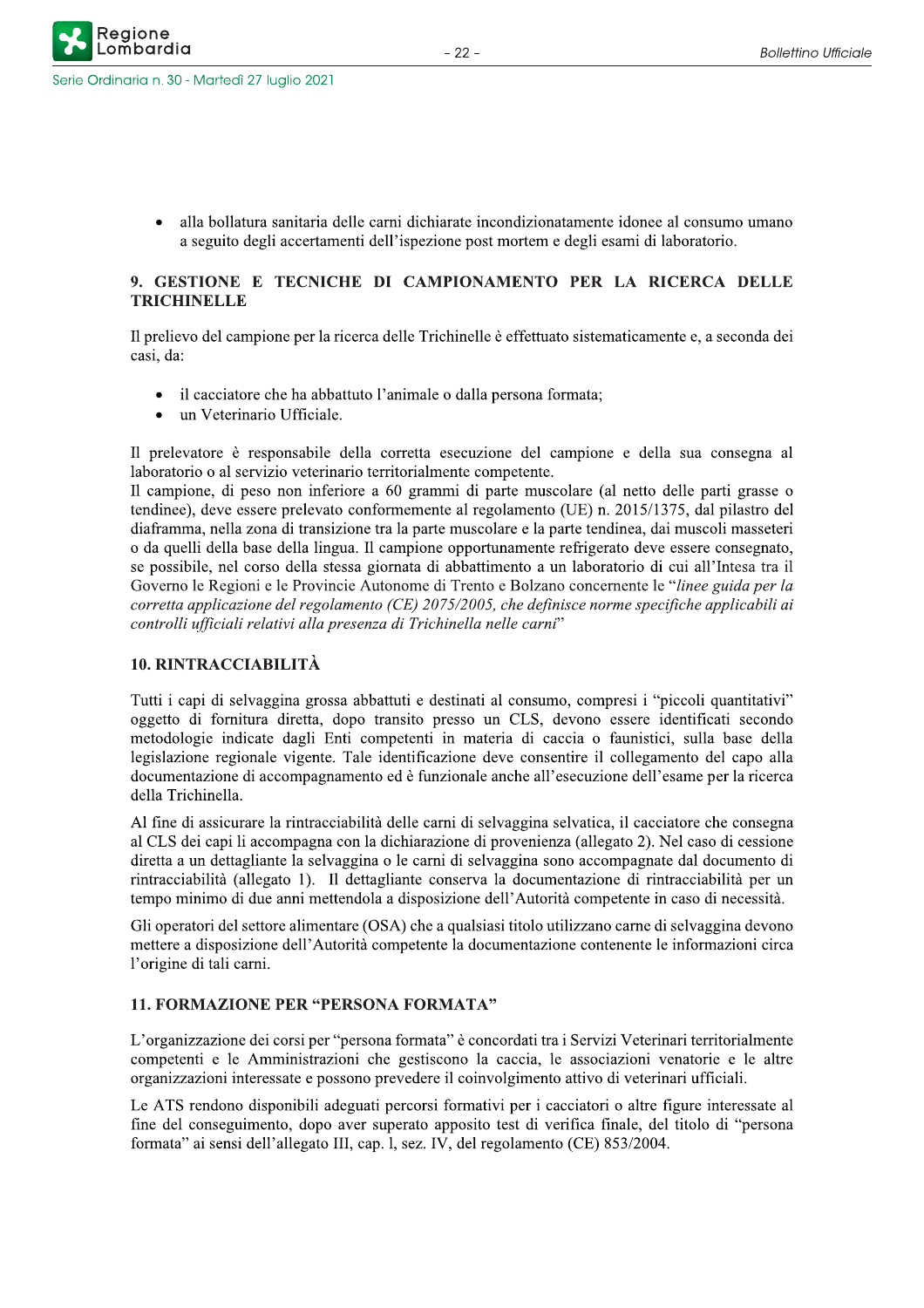Gli argomenti previsti dall'allegato III, cap. l, sez. IV, del regolamento (CE) 853/2004 devono essere trattati per un numero minimo di 10 ore escluso l'esame finale. Tali argomenti possono essere integrati nell'ambito dei corsi di formazione venatoria specialistici (es. caccia di selezione).

Il conseguimento dell'attestato di "Persona Formata", conforme al modello di cui all'allegato 3, è subordinato al superamento di un test di verifica finale di apprendimento, sulle materie trattate nel corso di formazione in parola, gestito dalla medesima Organizzazione che ha attivato il corso.

 $\dot{E}$  opportuno che il personale formato si tenga aggiornato per mantenere le competenze acquisite e le informazioni necessarie.

Il Ministero della Salute renderà accessibile alle autorità competenti un registro delle "persone" formate" ai sensi dell'allegato III, cap. l, sez. IV, del regolamento (CE) 853/2004. Presso le ATS viene mantenuto un registro delle "Persone formate", conforme allo schema di cui all'allegato 4, che deve essere trasmesso alla D.G. Welfare/U.O. Veterinaria ogni qualvolta viene aggiornato per la successiva implementazione del registro nazionale, non appena disponibile e comunque secondo le istruzioni fornite dal Ministero della Salute.

Le persone in possesso di un titolo di studio conseguito al termine di un percorso formativo nell'ambito del quale siano stati trattati gli argomenti di cui sopra, possono essere iscritti nel registro delle "persone formate" anche senza avere partecipato agli specifici corsi facendone richiesta all'ATS di competenza.

### 12. MODALITÀ DI GESTIONE DEI VISCERI DEGLI ANIMALI CACCIATI

Fermo restando quanto previsto dal regolamento (CE) n. 1069/2009 e delle relative linee guida nazionali e seppur previsto nell'ambito delle pratiche venatorie, in particolari situazioni sanitarie (presenza di talune malattie infettive esempio PSA) e contesti ambientali i visceri degli animali cacciati non devono essere lasciati sul terreno ma smaltiti secondo le indicazioni delle autorità competenti.

#### **13. TARIFFE**

Le prestazioni sanitarie erogate presso un CLS sono soggette al pagamento delle tariffe previste dal D.lgs 02/02/2021 n. 32, che include quanto dovuto per l'eventuale esame per la ricerca delle Trichinelle. In tutti gli altri casi le prestazioni sanitarie sono a carico del SSN/SSR.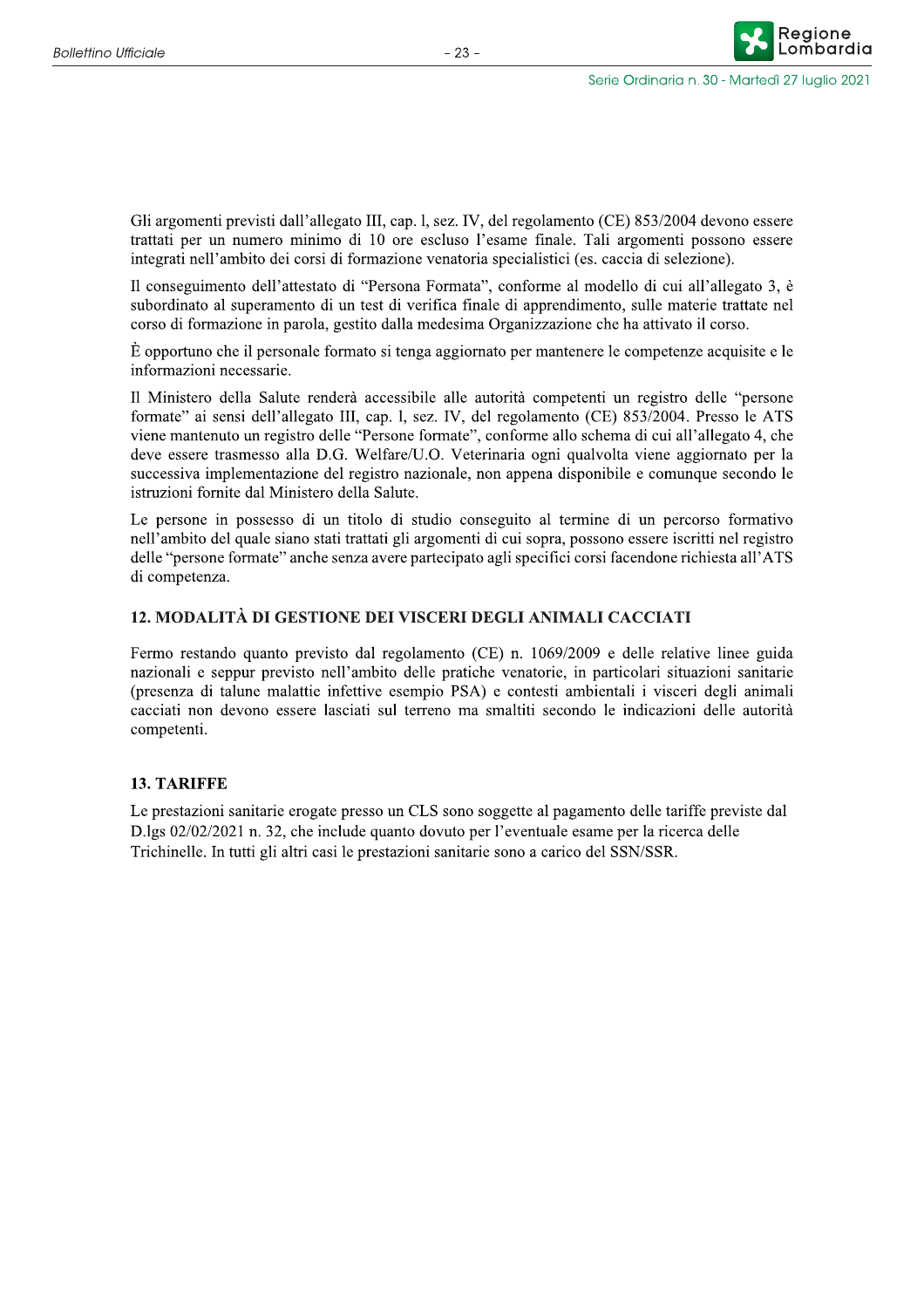

## **ALLEGATO1**

| Dichiarazione di provenienza delle carcasse o delle carni di selvaggina ai fini della cessione<br>diretta di piccoli quantitativi                                         |
|---------------------------------------------------------------------------------------------------------------------------------------------------------------------------|
|                                                                                                                                                                           |
|                                                                                                                                                                           |
|                                                                                                                                                                           |
|                                                                                                                                                                           |
| dichiara che le $\Box$ carcasse/ $\Box$ mezzene/ $\Box$ i quarti/ $\Box$ i terzi di mezzena, di seguito elencate/i<br>provengono da animale/i:                            |
|                                                                                                                                                                           |
| dovuto) /n° capiabbattuto/i in dataalle orein comune                                                                                                                      |
|                                                                                                                                                                           |
|                                                                                                                                                                           |
|                                                                                                                                                                           |
| dovuto) /n° capiabbattuto/i in dataalle orein comune                                                                                                                      |
|                                                                                                                                                                           |
|                                                                                                                                                                           |
|                                                                                                                                                                           |
|                                                                                                                                                                           |
|                                                                                                                                                                           |
|                                                                                                                                                                           |
| Le carni di cinghiale sono state sottoposte all'esame per la ricerca delle trichinelle in data<br>con esito favorevole come da rapporto di prova n.  del  del laboratorio |
|                                                                                                                                                                           |
|                                                                                                                                                                           |
|                                                                                                                                                                           |
|                                                                                                                                                                           |
| Il/i suddetto/i $\Box$ capo/i o le $\Box$ carni vengono ceduti a:                                                                                                         |

In data ...........

Modulo da compilare in duplice copia: una per il cacciatore e una per ogni destinatario della carcassa/delle carni.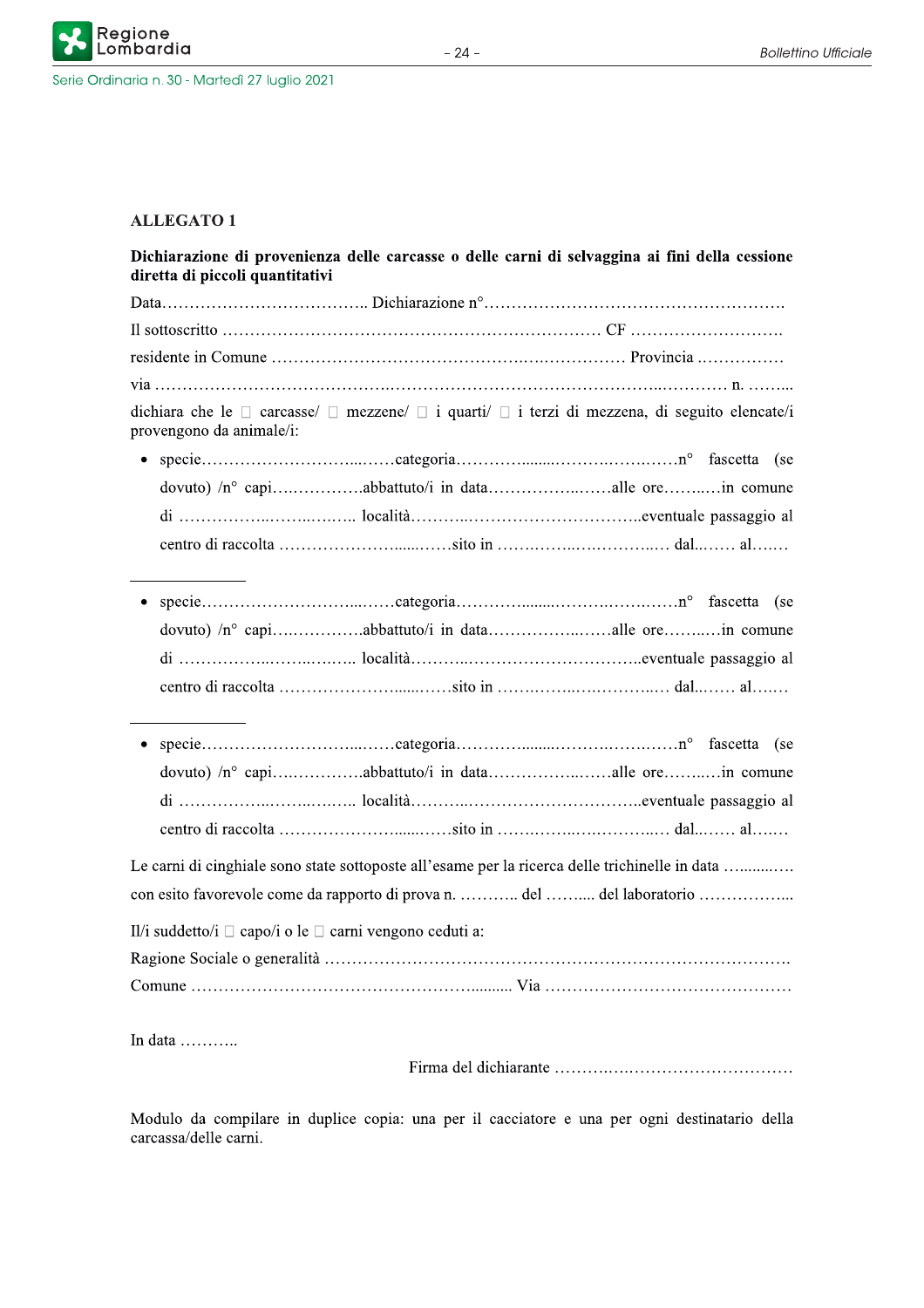## **ALLEGATO 2**

## Dichiarazione di provenienza delle carcasse e degli eventuali visceri destinate a un CLS

| dichiara che le carcasse e i relativi visceri di seguito elencate appartengono a animale/i: |  |  |
|---------------------------------------------------------------------------------------------|--|--|
|                                                                                             |  |  |
|                                                                                             |  |  |
|                                                                                             |  |  |
|                                                                                             |  |  |
|                                                                                             |  |  |

- fascetta (se  $\bullet$ dovuto) abbattuto/i in data...................alle ore ........in comune di .................................. passaggio al centro di eviscerato alle ore ..................
- fascetta (se dovuto) abbattuto/i in data....................alle ore ........in comune di ................................. passaggio al di centro eviscerato alle ore ..................

| Il/i capo/i abbattuto/i sono avviato/i al Centro di lavorazione della selvaggina |  |
|----------------------------------------------------------------------------------|--|
|                                                                                  |  |
|                                                                                  |  |

Firma del cacciatore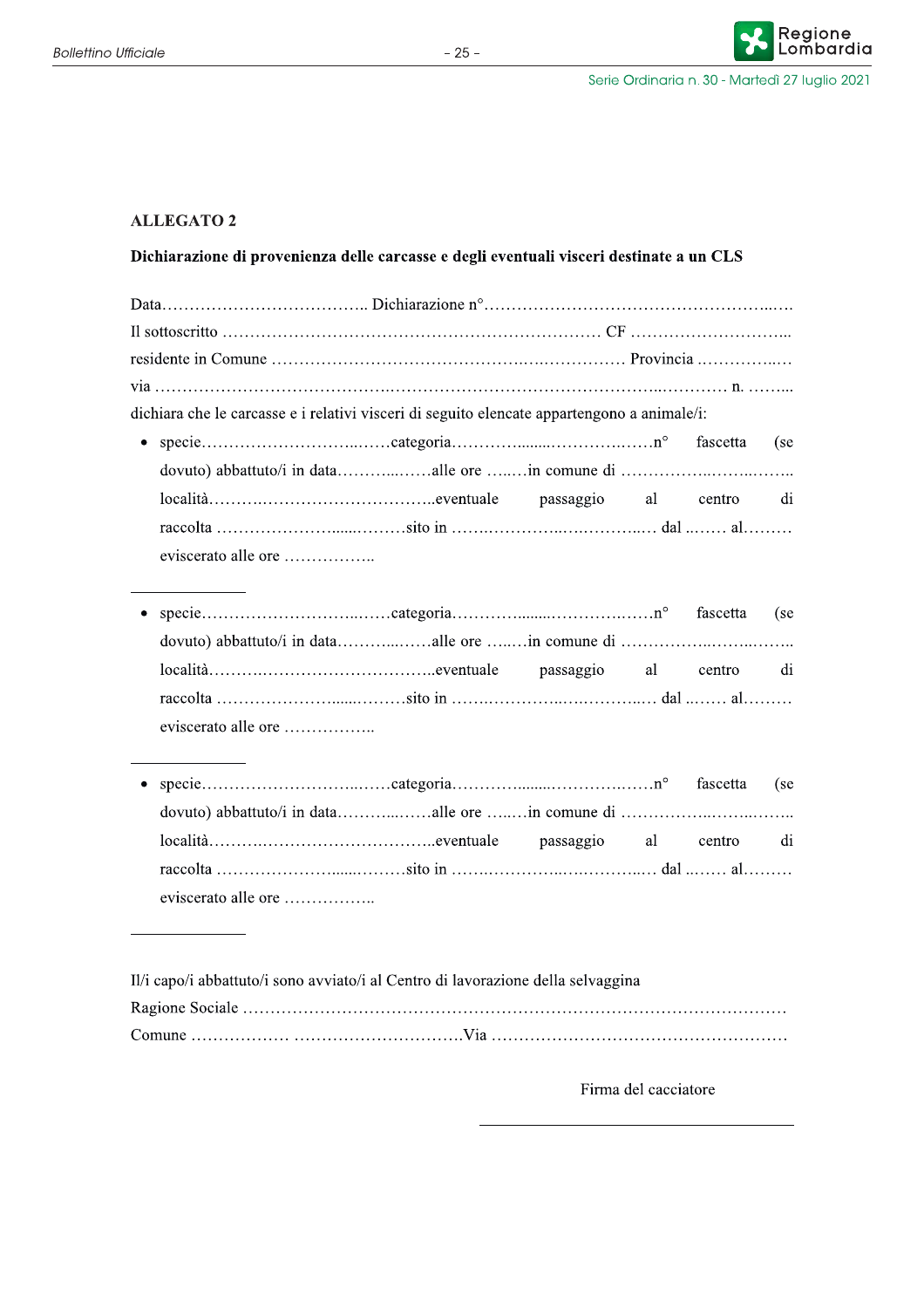

| dichiara:                                                                                          |  |
|----------------------------------------------------------------------------------------------------|--|
| che prima dell'abbattimento l'animale:                                                             |  |
| □ NON MOSTRAVA anomalie o modificazioni comportamentali                                            |  |
| □ MOSTRAVA le seguenti anomalie o modificazioni comportamentali:                                   |  |
|                                                                                                    |  |
|                                                                                                    |  |
|                                                                                                    |  |
|                                                                                                    |  |
| $\Box$ che durante l'esame dei visceri NON HA riscontrato anomalie o modificazioni patologiche.    |  |
| □ che durante l'esame dei visceri HA riscontrato le seguenti anomalie o modificazioni patologiche: |  |
|                                                                                                    |  |
|                                                                                                    |  |
|                                                                                                    |  |
|                                                                                                    |  |
| Alla luce di quanto sopra, il capo abbattuto viene avviato                                         |  |
| $\Box$ con                                                                                         |  |
| $\Box$ senza                                                                                       |  |
| visceri al Centro di lavorazione della selvaggina denominato:                                      |  |
|                                                                                                    |  |
|                                                                                                    |  |
| Data                                                                                               |  |

Firma della persona formata

Da compilare in duplice copia: una per il cacciatore e una per il CLS destinatario della carcassa.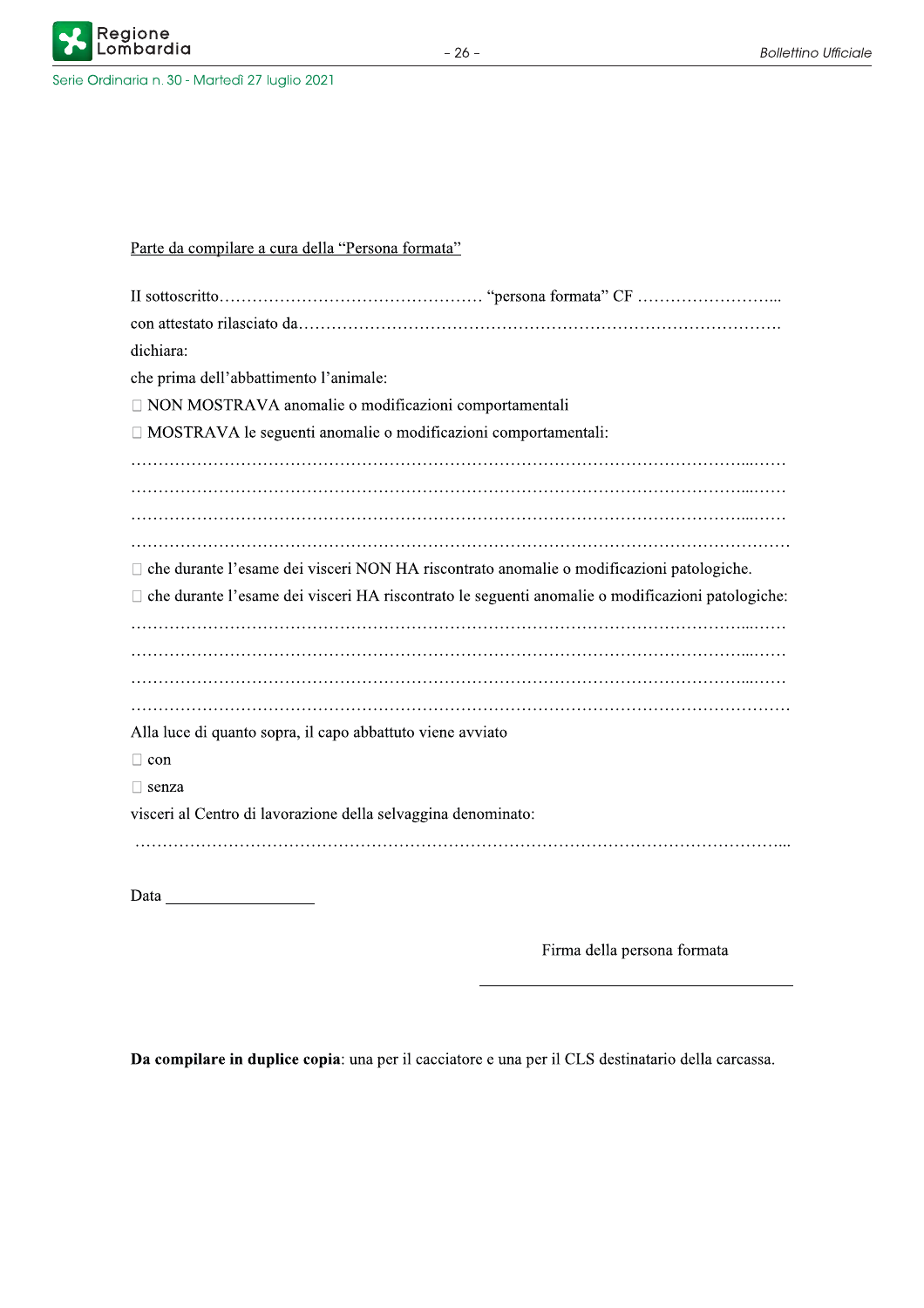**ALLEGATO 3** 

Modello di attestato di qualifica di "Persona formata"

| <b>LOGO ORGANIZZAZIONE</b>                                                                                       |  |  |
|------------------------------------------------------------------------------------------------------------------|--|--|
|                                                                                                                  |  |  |
|                                                                                                                  |  |  |
|                                                                                                                  |  |  |
| Attestato di qualifica di "Persona                                                                               |  |  |
| Formata"                                                                                                         |  |  |
|                                                                                                                  |  |  |
| Rilasciato ai sensi del DGR n.  del                                                                              |  |  |
| <b>Il RESPONSABILE DEL CORSO</b>                                                                                 |  |  |
| Attesta che                                                                                                      |  |  |
|                                                                                                                  |  |  |
| Il Sig. /La Sig.ra                                                                                               |  |  |
|                                                                                                                  |  |  |
|                                                                                                                  |  |  |
| Al termine del percorso formativo frequentato dal<br>al                                                          |  |  |
| è riconosciuto in qualità di "persona formata" ai sensi del Reg (CE) 853/04 All III - sezione<br>$IV$ , cap. $I$ |  |  |
|                                                                                                                  |  |  |
| Il Responsabile                                                                                                  |  |  |
|                                                                                                                  |  |  |
|                                                                                                                  |  |  |
| Attestato nº                                                                                                     |  |  |